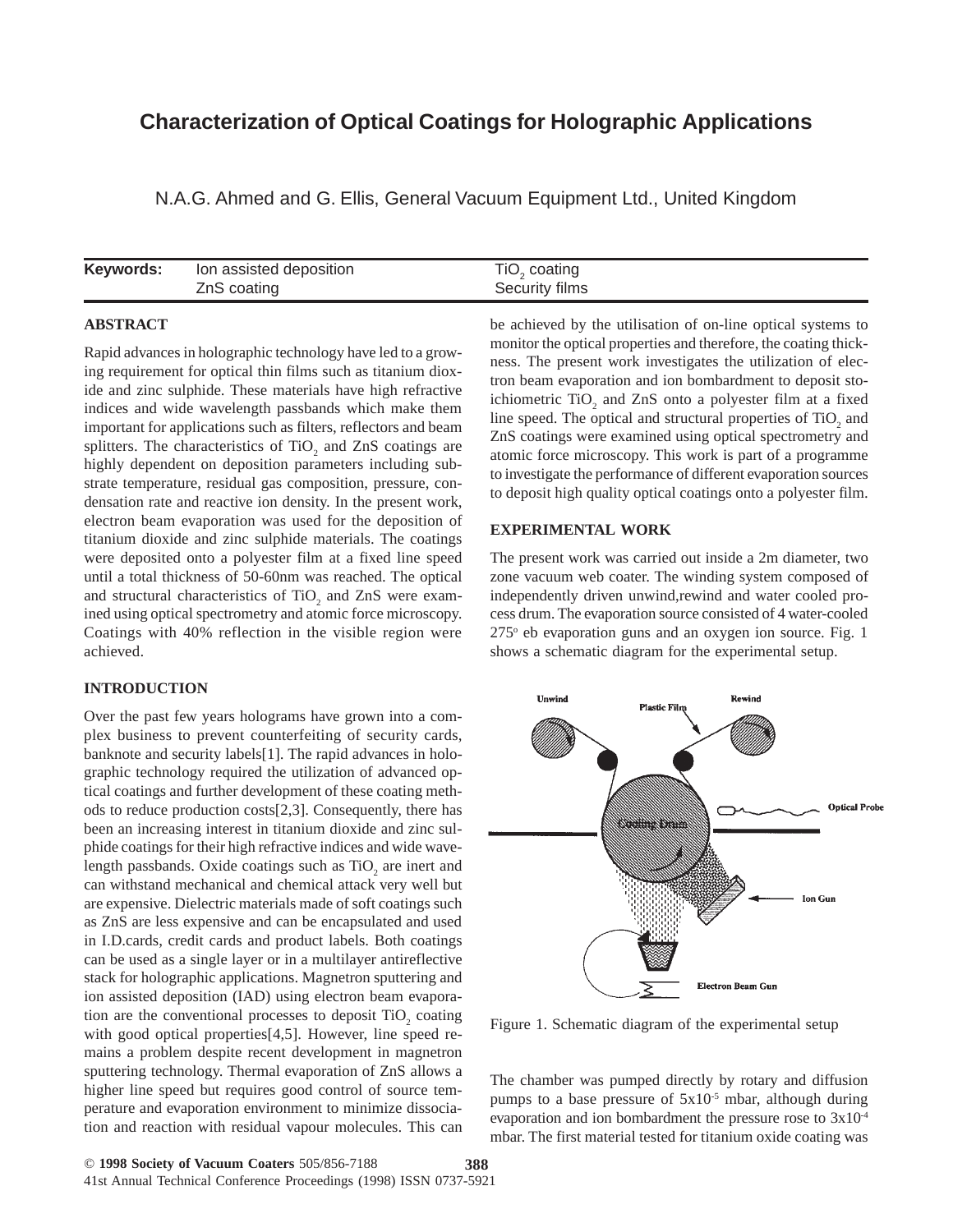$TiO<sub>1.7</sub>$  granules supplied by Merck. With this material it was not necessary to perform preheating and vapour deposition began after a brief pre-melt phase whilst the web was protected by a shutter. The electron beam guns operated at a power of 3.1kW and at this power an average deposition rate of 60Å/sec was achieved and measured by a quartz crystal monitor placed near the substrate surface. Coating reflectivity was monitored using an optical spectrometer in the visible region. The oxygen ion source used for the production of TiO<sub>2</sub> coating consisted of a hollow cathode ion gun capable of producing  $2mA/cm^2$  at a distance of 15 cm from the source with ions having an average energy of 100eV. During coating, the polyester film was bombarded with ions and electrons escaping from the ion source to prevent charge build up on the film surface. The oxygen gas was fed through the ion source. This arrangement minimized crucible poisoning and directed the oxygen ions toward the film to achieve the required stoichiometry. Oxygen flow rate through the ion source was varied between 0 to 100sccm. The ion source voltage was varied between 150-200V; while the source anode current was fixed at 5A. Zinc sulphide coatings were achieved using ZnS granules from Merck. In this case the eb guns were operating at a beam power of 2.5-3kW and the ion gun was not used. The final spectral transmittance and reflectance was measured using a Perkin- Elmer Lambda 9 spectrophotometer. Using this data the refractive index was calculated from the following equation:

# $R = [(n^2/n_s) - 1/(n^2/n_s) + 1]^2$

where: n is the refractive index at  $\lambda$ 

 $n<sub>s</sub>$  is the refractive index of the substrate

R Reflectance at  $\lambda$ , which is an odd order in the interference pattern

Coating thickness was chosen to give high reflectance in the visible region as monitored by the on-line optical spectrometer. Table 1 summarises the evaporation conditions used in this work.

#### **RESULTS AND DISCUSSION**

# **TiO**<sub>2</sub> coating

The heat load of  $TiO<sub>2</sub>$  coating onto polyester film was optimized in a previous experiment[6]. The variation in optical reflectance as a function of oxygen flow rate through the ion gun is shown in Fig.2.

The anode current was fixed at 5A. Without oxygen ion bombardment, the deposited titanium oxide coating exhibits a low optical reflectance, a gray metallic finish and a high absorption level. As the oxygen flow rate through the ion gun increases, the spectral reflectance and, consequently, the refractive index increases. The measured value of the refractive index was 1.9 for coating deposited without ion assisted

Table 1. Deposition parameters of  $TiO<sub>2</sub>$  and ZnS coatings on PET

| <b>Process parameters</b> | TiO,                  | ZnS            |
|---------------------------|-----------------------|----------------|
| Film                      | 25µ PET               | 25µ PET        |
| Web width                 | $600$ mm              | $600$ mm       |
| Deposition rate           | $50-60\text{\AA/sec}$ | 1200Å/sec      |
| Pressure                  | $4x10^{4}mb$          | $4x10^{4}mb$   |
| Ion gun                   | Yes                   | N <sub>0</sub> |
| Coating thickness         | 500-600Å              | 450-550Å       |
| Film speed                | $1-2m/min$            | 35m/min        |
| EB power                  | $3.1$ kW              | 3kW            |
| Starting material         | TiO1.7                | ZnS            |
| Refractive index          | $2.4 - 2.5$           | >2.2           |
| Absorption                | $<$ 3%                | 2.8%           |
| Coating tone              | no tone/              | light yellow   |
|                           | very light            |                |
|                           | yellow                |                |
| Adhesion                  | excellent             | very good      |
| Hardness                  | hard                  | soft           |

deposition onto a polyester film at a line speed of 1m/min. For ion assisted deposition of  $TiO<sub>1.7</sub>$  at an oxygen flow rate of 50sccm the refractive index (n) increases to 2.4. This value is higher than that of a sputtered  $\text{TiO}_2$  coating on a stationary glass sample(n=2.3). Coating deposited with IAD at 50sccm oxygen flow rate exhibits a lower absorption than that without IAD. This is due to the formation of stoichiometric coating with full oxidation as a result of enhanced reaction of oxygen ions with the deposited atoms. [7]. For a deposition rate of 60Å/sec the total number of oxide atoms arriving at the substrate is  $1x10^{16}$  atom/cm<sup>2</sup>sec. At a web speed of  $1m/$ min and oxygen flow rate of 50sccm, the polyester surface is exposed to the plasma for 9sec. The oxygen ion density near the web surface is  $2mA/cm^2$  which is equivalent to  $1x10^{15}$ ion/cm2 sec. Therefore, the atom/ion arrival rate at the substrate surface is approximately 10:1. Thus the deposited coating requires a lower number of oxygen ions to obtain a stoichiometric structure onto a moving polyester film at a speed of  $1m/min$ . Fig.2. also shows that a good  $TiO<sub>2</sub>$  coating can be deposited at a film speed of 1.1m/min. Fig.3. shows an AFM picture of the surface morphology of  $TiO<sub>2</sub>$  coating deposited onto a polyester film at a line speed of 1m/min. The coating exhibits a closely packed structure with a smooth finish. On the other hand, coatings without IAD exhibit a columnar structure[7].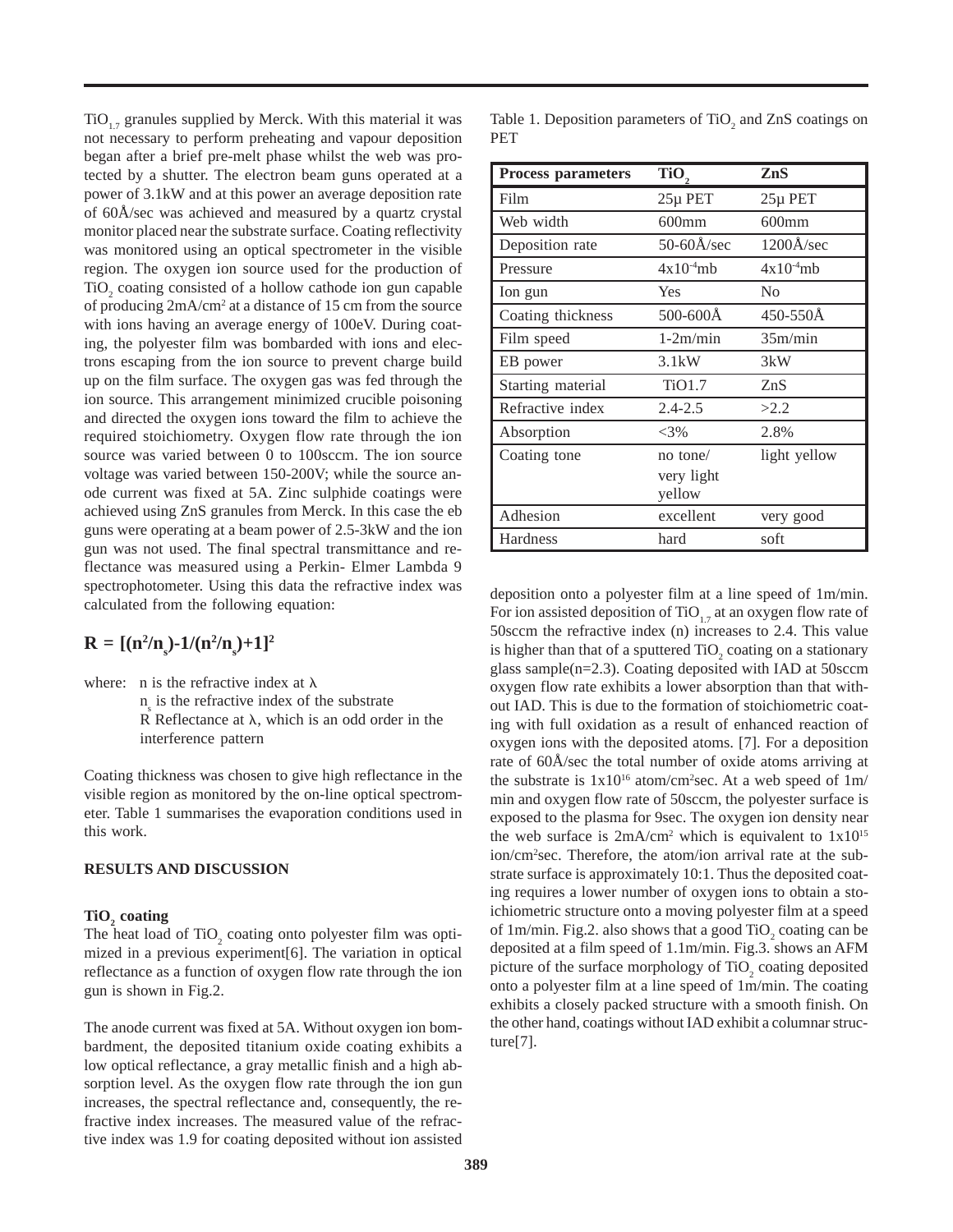

Figure 2. Effect of oxygen flow on reflectance of TiO<sub>2</sub> on PET

#### **ZnS coating**

ZnS coatings were deposited onto a polyester film at a line speed of 35m/min. The coatings were deposited using four 3kW EB guns having a rate of 1200 Å/sec each and a total thickness of 450-550Å was achieved. Fig 4 shows the optical reflectance of ZnS coatings onto a polyester film at a line speed of 35m/min. The coatings show a maximum reflectance of 35-40% at 450nm. Fig. 4 also exhibits the changes in reflectance due to thickness variation across the 600mm wide polyester film. To achieve uniform deposits it was necessary to place the four eb guns well apart and to control their rates of evaporation carefully. In the present investigation a single on-line optical probe was placed close to the centre of the moving web in the rewind zone to monitor the coating reflectance over the full visible spectrum (350- 750nm).

This arrangement resulted in a coating uniformity of  $\pm 5\%$ across the film width. The absorption of the deposited ZnS coatings was measured from the transmittance and reflectance data and found to be less than 2.8%. The stress level in ZnS coatings, as observed by the film curl, was found to increase as a function of coating thickness. The stress was also influenced by substrate temperature. For this reason, the cooling drum was running at room temperature to reduce the stress level. This produced a columnar structure with low stress level as shown in Fig. 5. This effect was also observed by Rufffner et al[8] who reported a change in the ZnS coating structure and stress level as a function of thickness and deposition temperature. It is possible to propose that cold deposition temperatures reduce adatoms mobility and result in a more porous structure with a high stress level[9]. Consequently, this would influence the refractive index of the deposited ZnS coatings. It has also been reported that a lower deposition rate could reduce compressive stress in ZnS coat-



Figure 3. AFM image of  $TiO<sub>2</sub>$  on PET produced with IAD

ings on stationary substrates[8]. In the present work, the stress level was low in all ZnS coatings deposited at a line speed greater than 10m/min.



Figure 4. Uniformity of ZnS across film width